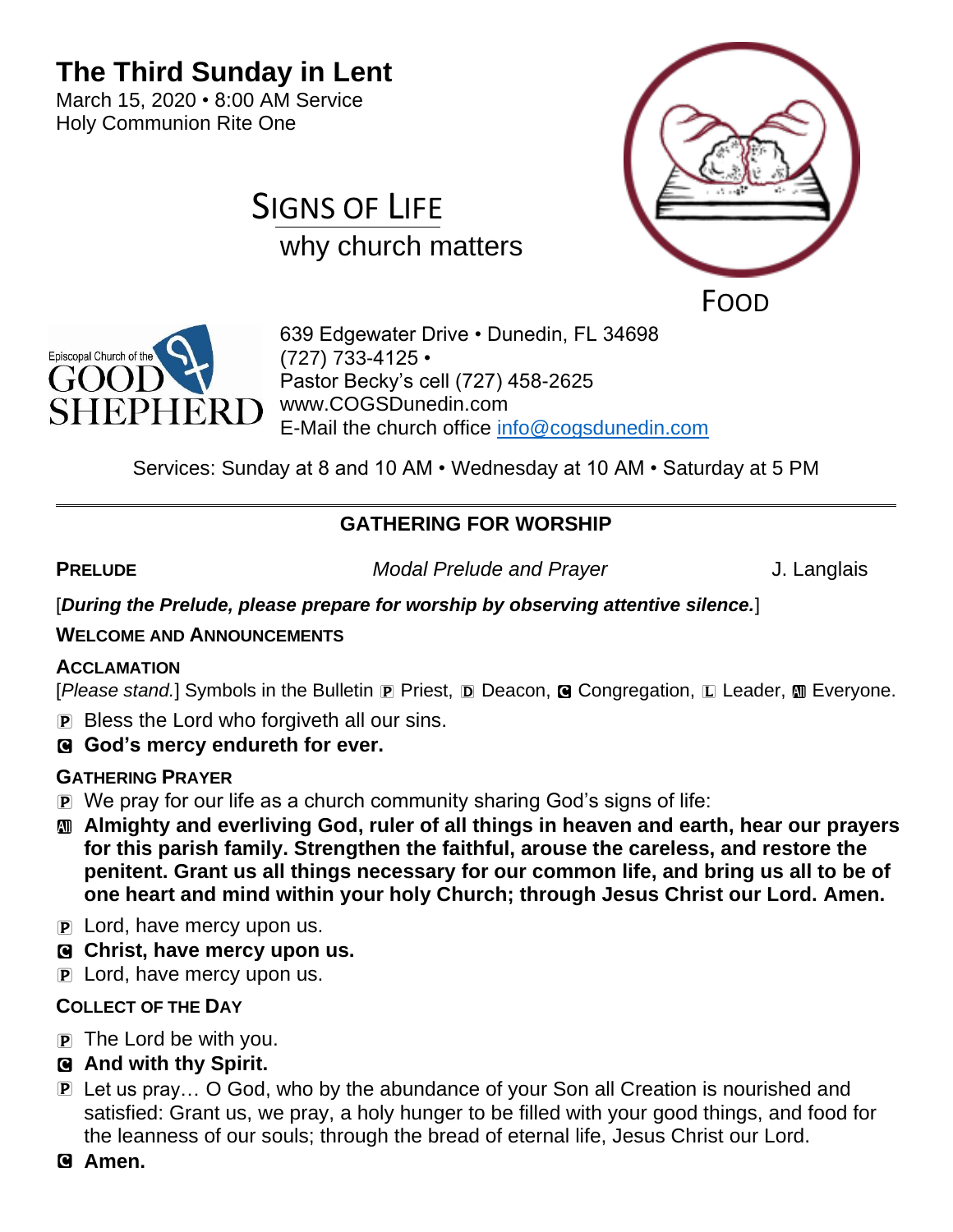#### **THE WORD OF GOD**

**The Readings** Isaiah 58:1-11, Psalm 107: 1-9, James 2:14-20, John 6:29-40

[*Please be seated.*]

#### **The First Reading**

L *The First Reading is taken from Isaiah chapter 58…*

Shout loudly; don't hold back; raise your voice like a trumpet! Announce to my people their crime, to the house of Jacob their sins. They seek me day after day, desiring knowledge of my ways like a nation that acted righteously, that didn't abandon their God. They ask me for righteous judgments, wanting to be close to God. "Why do we fast and you don't see; why afflict ourselves and you don't notice?" Yet on your fast day you do whatever you want, and oppress all your workers. You quarrel and brawl, and then you fast; you hit each other violently with your fists. You shouldn't fast as you are doing today if you want to make your voice heard on high. Is this the kind of fast I choose, a day of selfaffliction, of bending one's head like a reed and of lying down in mourning clothing and ashes? Is this what you call a fast, a day acceptable to the Lord?

Isn't this the fast I choose: releasing wicked restraints, untying the ropes of a yoke, setting free the mistreated, and breaking every yoke? Isn't it sharing your bread with the hungry and bringing the homeless poor into your house, covering the naked when you see them, and not hiding from your own family? Then your light will break out like the dawn, and you will be healed quickly. Your own righteousness will walk before you, and the Lord's glory will be your rear guard. Then you will call, and the Lord will answer; you will cry for help, and God will say, "I'm here."

If you remove the yoke from among you, the finger-pointing, the wicked speech; if you open your heart to the hungry, and provide abundantly for those who are afflicted, your light will shine in the darkness, and your gloom will be like the noon. The Lord will guide you continually and provide for you, even in parched places. He will rescue your bones. You will be like a watered garden, like a spring of water that won't run dry.

L The Word of the Lord.

#### C **Thanks be to God.**

#### **The Psalm**

- L *We will read responsively Psalm 107…*
- L Give thanks to the LORD, for he is good, and his mercy endures for ever.
- C **Let all those whom the LORD has redeemed proclaim that he redeemed them from the hand of the foe.**
- $\Box$  He gathered them out of the lands;

from the east and from the west, from the north and from the south.

- C **Some wandered in desert wastes; they found no way to a city where they might dwell.**
- L They were hungry and thirsty; their spirits languished within them.
- C **Then they cried to the LORD in their trouble, and he delivered them from their distress.**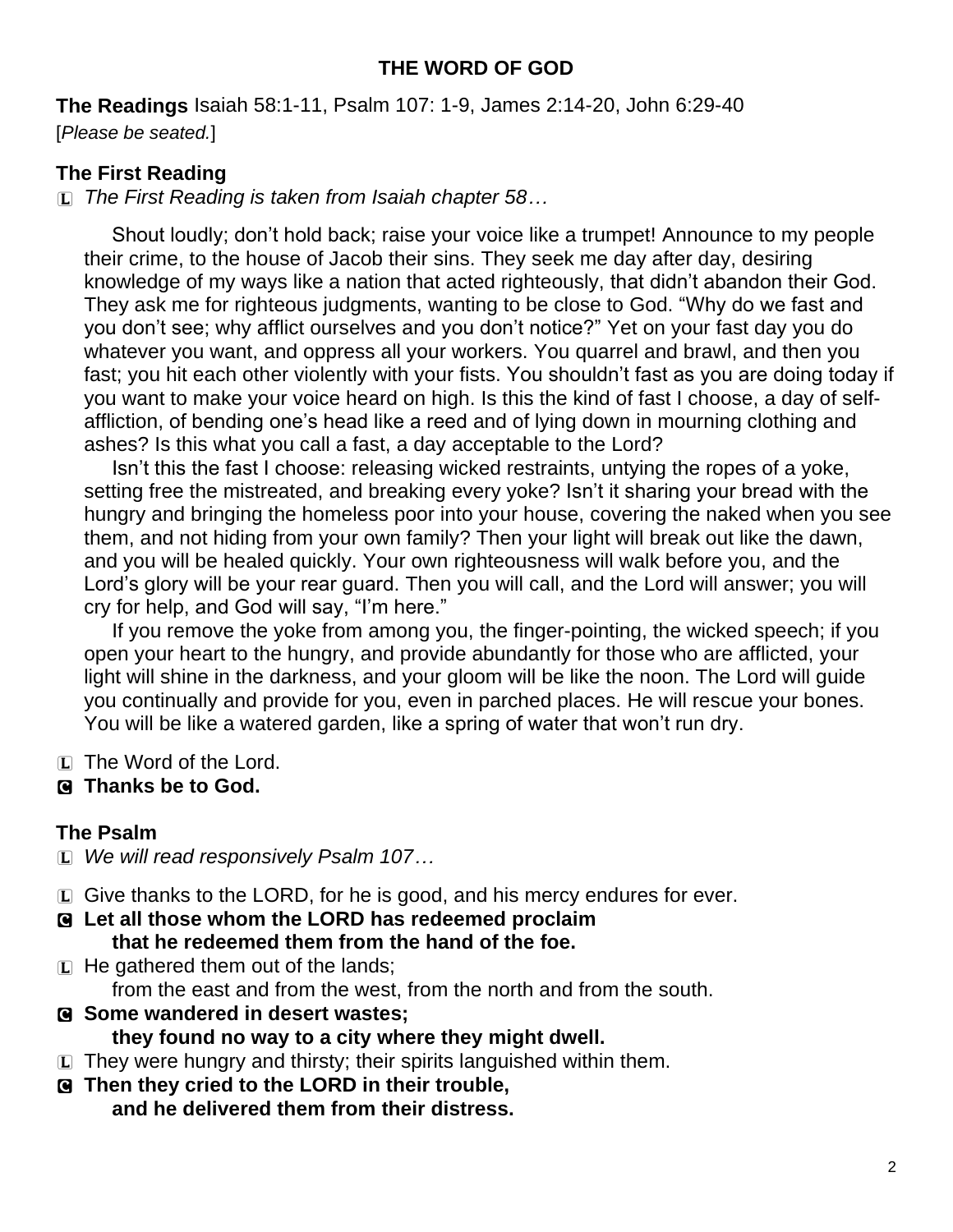- $E$  He put their feet on a straight path to go to a city where they might dwell.
- C **Let them give thanks to the LORD for his mercy and the wonders he does for his children.**
- $\Box$  For he satisfies the thirsty and fills the hungry with good things.

## **The Second Reading**

L *The Second Reading is taken from James chapter 2…*

My brothers and sisters, what good is it if people say they have faith but do nothing to show it? Claiming to have faith can't save anyone, can it? Imagine a brother or sister who is naked and never has enough food to eat. What if one of you said, "Go in peace! Stay warm! Have a nice meal!"? What good is it if you don't actually give them what their body needs? In the same way, faith is dead when it doesn't result in faithful activity.

Someone might claim, "You have faith and I have action." But how can I see your faith apart from your actions? Instead, I'll show you my faith by putting it into practice in faithful action. It's good that you believe that God is one. Ha! Even the demons believe this, and they tremble with fear. Are you so slow? Do you need to be shown that faith without actions has no value at all?

L The Word of the Lord.

## C **Thanks be to God.**

## **The Gospel**

[*Please stand.*]

D The Holy Gospel of our Lord Jesus Christ according to John.

## G Glory be to thee, O Lord.

D Jesus replied, "This is what God requires, that you believe in him whom God sent." They asked, "What miraculous sign will you do, that we can see and believe you? What will you do? Our ancestors ate manna in the wilderness, just as it is written, He gave them bread from heaven to eat."

Jesus told them, "I assure you, it wasn't Moses who gave the bread from heaven to you, but my Father gives you the true bread from heaven. The bread of God is the one who comes down from heaven and gives life to the world."

They said, "Sir, give us this bread all the time!"

Jesus replied, "I am the bread of life. Whoever comes to me will never go hungry, and whoever believes in me will never be thirsty. But I told you that you have seen me and still don't believe. Everyone whom the Father gives to me will come to me, and I won't send away anyone who comes to me. I have come down from heaven not to do my will, but the will of him who sent me. This is the will of the one who sent me, that I won't lose anything he has given me, but I will raise it up at the last day. This is my Father's will: that all who see the Son and believe in him will have eternal life, and I will raise them up at the last day."

DThe Gospel of the Lord.

## C **Praise be to thee, O Christ.**

**SERMON** Becky Robbins-Penniman

```
[Please be seated.]
```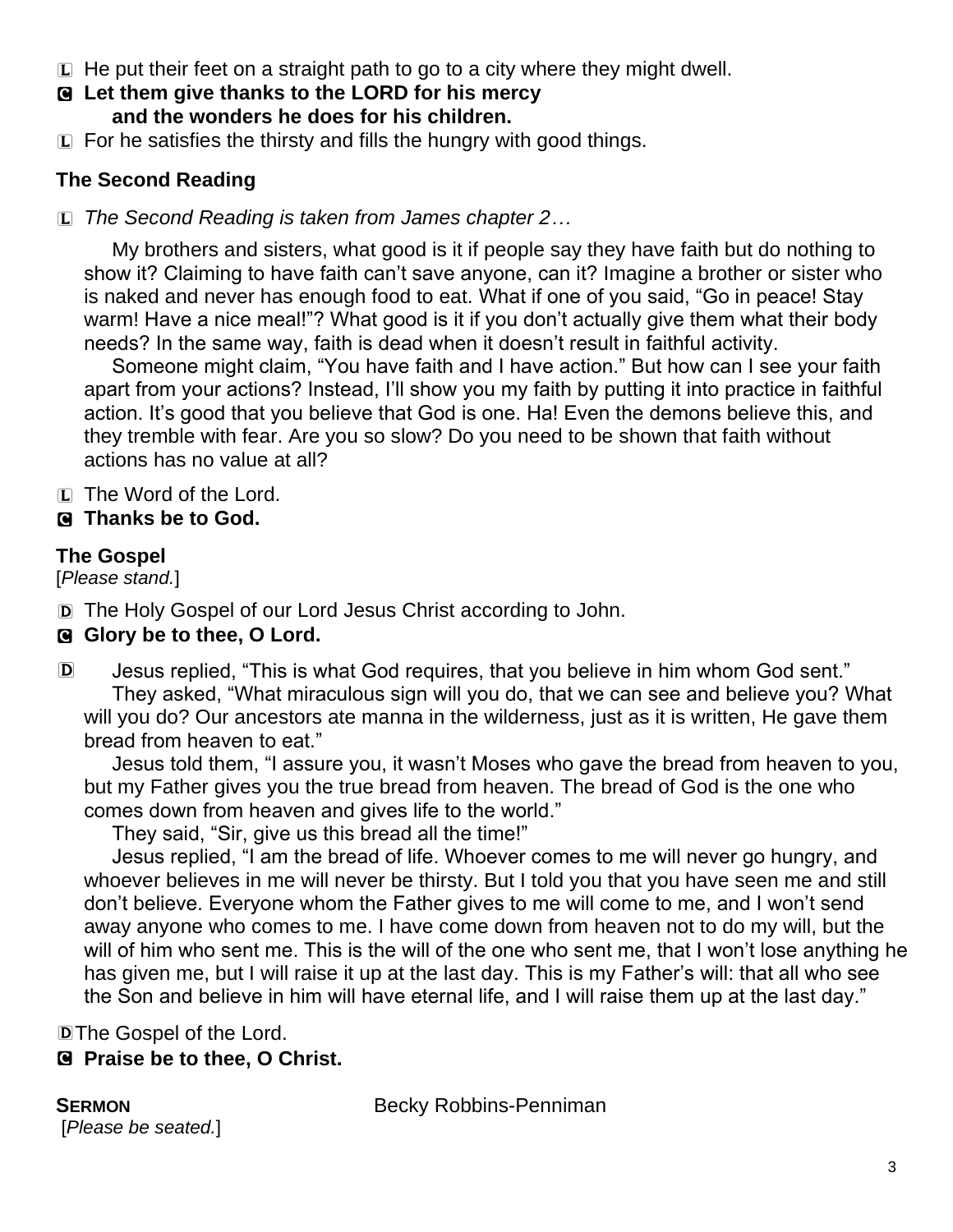# **NICENE CREED**

[*Please stand.*]

C **We believe in one God, the Father, the Almighty, maker of heaven and earth, of all that is, seen and unseen.** 

**We believe in one Lord, Jesus Christ, the only Son of God, eternally begotten of the Father, God from God, Light from Light, true God from true God, begotten, not made, of one Being with the Father. Through him all things were made. For us and for our salvation he came down from heaven: by the power of the Holy Spirit he became incarnate from the Virgin Mary, and was made man. For our sake he was crucified under Pontius Pilate; he suffered death and was buried. On the third day he rose again in accordance with the Scriptures; he ascended into heaven and is seated at the right hand of the Father. He will come again in glory to judge the living and the dead, and his kingdom will have no end.**

**We believe in the Holy Spirit, the Lord, the giver of life, who proceeds from the Father and the Son. With the Father and the Son he is worshiped and glorified. He has spoken through the Prophets. We believe in one holy catholic and apostolic Church. We acknowledge one baptism for the forgiveness of sins. We look for the resurrection of the dead, and the life of the world to come. Amen.**

#### **PRAYERS OF THE PEOPLE**

[*Please sit, stand, or kneel, as you prefer.*]

- D Remembering that it is no longer we who live but Christ who lives in us, let us pray for the whole state of Christ's Church and for the world.
- L We pray for all who call you Lord. Enliven our common life, that together we may worship you joyfully, give our hearts wholly to you in prayer, and gently commend to others the faith that is in us. We pray for all who are in need and who suffer [especially, *read names from notebook*]. Help us to answer the prayers of those who cry out to you.
- C **Lord Christ, live in us so that we are courageous agents of justice and compassion, and share our resources generously.**
- L We pray for the leaders around the world. Help them to respect all by considering others as equal to themselves, by thinking charitably towards all neighbors near and far, and by seeking to understand and appreciate those who differ from them.
- C **Lord Christ, live in us so that we love and serve others as you love and serve us.**
- L We pray for all who are responsible for the mission and ministry of the church, lay and ordained.
- C **Lord Christ, live in us so that we are humble, patient and act with integrity, using the values and promises of the Reign of God as the foundation of every decision, action or abstention.**
- L We pray for a sense of awe for all you have created and entrusted to us, including our own bodies, your creation, and the lives of others. We give you thanks for the blessings of this life. You open your hand and fill the earth with good things.
- C **Lord Christ, live in us so that we cherish the gifts you have given us, conserving and healing your creation for the sake of those who come after us.**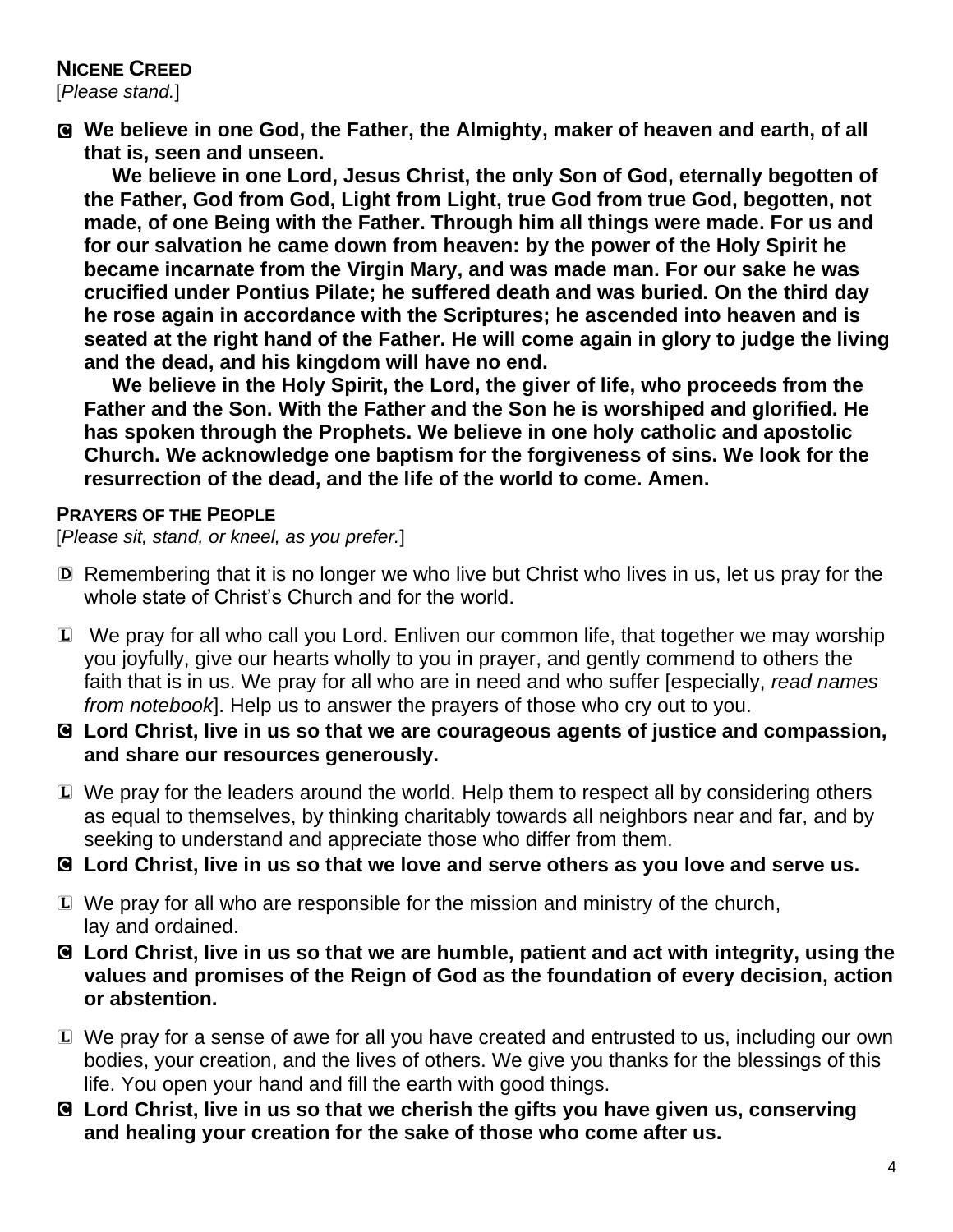- L We pray for those whose life on this earth has ended, [especially, *read names from notebook*.] Let light perpetual shine upon them.
- C **Lord Christ, live in us so that we follow the good examples of your saints, who teach us to enjoy worldly goods and comforts in moderation, and to be honest in our daily life and work.**
- L Let your grace restore us, good Lord, and let your Spirit inspire us.
- C **Lord Christ, live in us and accomplish in us the work of your salvation, that we may show forth your glory in the world. Amen.**

#### **CONFESSION AND ABSOLUTION**

```
[Please kneel or stand.]
```
- D Let us humbly confess our sins unto Almighty God. [*Silence is kept.*] Most merciful God, . . .
- $\textbf{m}$  **we confess that we have sinned against thee in thought, word, and deed, by what we have done, and by what we have left undone. We have not loved thee with our whole heart; we have not loved our neighbors as ourselves. We are truly sorry and we humbly repent. For the sake of thy Son Jesus Christ, have mercy on us and forgive us; that we may delight in thy will, and walk in thy ways, to the glory of thy Name. Amen.**
- P Almighty God, our heavenly Father, who of his great mercy hath promised forgiveness of sins to all those who with hearty repentance and true faith turn unto him, have mercy upon you, pardon and deliver you from all your sins, confirm and strengthen you in all goodness, and bring you to everlasting life; through Jesus Christ our Lord.
- C **Amen.**

#### **PRAYERS AND BLESSINGS**

[*If you are celebrating a birthday or anniversary, you may ask for a blessing.*]

#### **THE GREETING OF PEACE**

[*Please stand. During the cold and flu season, we request that the Peace be exchange without handshakes or hugging. An elbow or fist bump, wave, or bow, accompanied by a smile and "the Peace of the Lord be with you," will do nicely for the time being.*]

- P The peace of the Lord be always with you.
- C **And with thy spirit.**

## **THE HOLY COMMUNION**

## **OFFERTORY SENTENCE**

D Walk in love, as Christ loved us and gave himself for us, an offering and sacrifice to God. Bring your tithes, gifts and offering with gladness

[*Please be seated. If this is your first time worshiping with us, please let your offering be only the completed blue guest card, and let this service be our gift to you.*]

#### **OFFERTORY**

#### **PRESENTATION OF THE OFFERINGS**

[*Please stand when the offerings of bread, wine, and money are presented by the Deacon.*]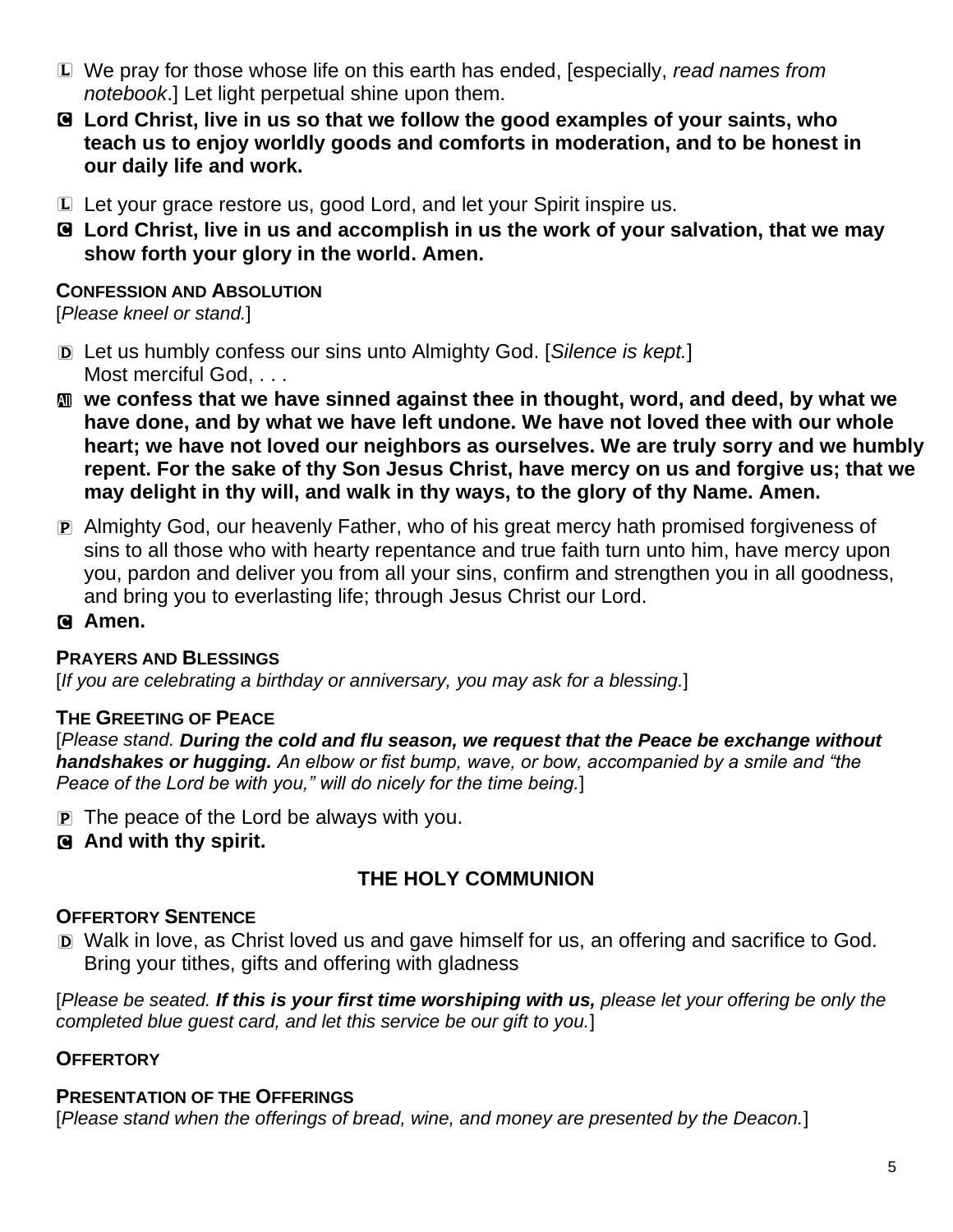D As we receive these gifts, we acknowledge

## C **All things come from thee, O Lord and of thine own have we given thee.**

**THE GREAT THANKSGIVING:** Eucharistic Prayer II

- P The Lord be with you.
- C **And with thy spirit.**
- P Lift up your hearts.
- C **We lift them up unto the Lord.**
- P Let us give thanks unto our Lord God.
- C **It is meet and right so to do.**
- P It is very meet, right, and our bounden duty, that we should at all times, and in all places, give thanks unto thee, O Lord, holy Father, almighty, everlasting God. You bid thy faithful people cleanse their hearts, and prepare with joy for the Paschal feast; that, fervent in prayer and in works of mercy, and renewed by thy Word and Sacraments, they may come to the fullness of grace which thou hast prepared for those who love thee. Therefore, with Angels and Archangels, and with all the company of heaven, we laud and magnify thy glorious Name; evermore praising thee, and saying,
- C **Holy, holy, holy, Lord God of Hosts: Heaven and earth are full of thy glory. Glory be to thee, O Lord Most High.**

## **Blessed is he that cometh in the name of the Lord. Hosanna in the highest.**

[*Please kneel or stand, as you choose.*]

- P All glory be to thee, O Lord our God, for that thou didst create heaven and earth, and didst make us in thine own image; and, of thy tender mercy, didst give thine only Son Jesus Christ to take our nature upon him, and to suffer death upon the cross for our redemption. He made there a full and perfect sacrifice for the whole world; and did institute, and in his holy Gospel command us to continue, a perpetual memory of that his precious death and sacrifice, until his coming again.
- P For in the night in which he was betrayed, he took bread; and when he had given thanks to thee, he broke it, and gave it to his disciples, saying, "Take, eat, this is my Body, which is given for you. Do this in remembrance of me."
- $\mathbb{P}$  Likewise, after supper, he took the cup; and when he had given thanks, he gave it to them, saying, "Drink this, all of you; for this is my Blood of the New Covenant, which is shed for you, and for many, for the remission of sins. Do this, as oft as ye shall drink it, in remembrance of me."
- P Wherefore, O Lord and heavenly Father, we thy people do celebrate and make, with these thy holy gifts which we now offer unto thee, the memorial thy Son hath commanded us to make; having in remembrance his blessed passion and precious death, his mighty resurrection and glorious ascension; and looking for his coming again with power and great glory. And we most humbly beseech thee, O merciful Father, to hear us, and, with thy Word and Holy Spirit, to bless and sanctify these gifts of bread and wine, that they may be unto us the Body and Blood of thy dearly-beloved Son Jesus Christ.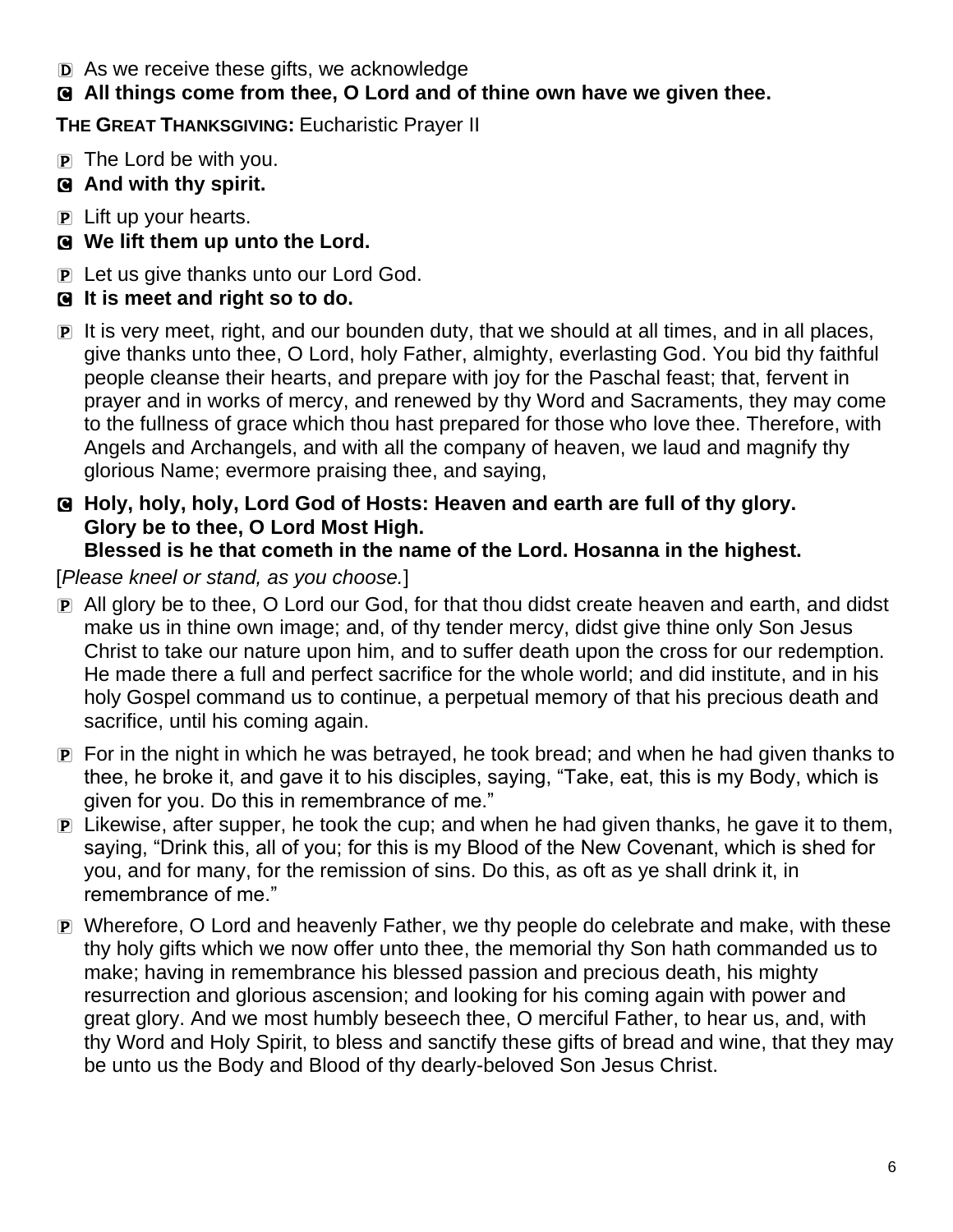- C **And we earnestly desire thy fatherly goodness to accept this our sacrifice of praise and thanksgiving, whereby we offer and present unto thee, O Lord, our selves, our souls and bodies. Grant, we beseech thee, that all who partake of this Holy Communion may worthily receive the most precious Body and Blood of thy Son Jesus Christ, and be filled with thy grace and heavenly benediction; and also that we and all thy whole Church may be made one body with him, that he may dwell in us, and we in him; through the same Jesus Christ our Lord;**
- P By whom, and with whom, and in whom, in the unity of the Holy Ghost all honor and glory be unto thee, O Father Almighty, world without end.
- C **AMEN.**

## **THE LORD'S PRAYER**

- P And now, as our Savior Christ hath taught us, we are bold to say,
- C **Our Father, who art in heaven, hallowed be thy Name, thy kingdom come, thy will be done, on earth as it is in heaven. Give us this day our daily bread. And forgive us our trespasses, as we forgive those who trespass against us. And lead us not into temptation, but deliver us from evil. For thine is the kingdom, and the power, and the glory, for ever and ever. Amen.**

#### **BREAKING OF THE BREAD**

- P Christ our Passover is sacrificed for us.
- C **Therefore let us keep the feast.**
- P The Gifts of God for the People of God. Take them in remembrance that Christ died for you, and feed on him in your hearts by faith, with thanksgiving.

[*You may be seated. All are welcome at the Lord's Table. Please follow the directions of the usher, who will let you know when it's your turn to go to the altar rail. You may stand or kneel. To receive, hold your hands in front of you, one palm over the other. The priest will place a wafer there.* [*Please stand. During the cold and flu season, please do not intinct (dip) your wafer into the wine. Please consume your wafer and then sip from the cup of wine when it comes to you, or reverence the chalice with your arms crossed across your chest, but not drink. When you are finished, please return to your seat by the side aisle.*]

#### *Our Prayer Team will be in the south narthex (at the back of the church) during Holy Communion to pray with you for healing, guidance, thanksgiving, for a loved one, or anything else on your heart.*

#### **PRAYER AFTER COMMUNION**

[*Please kneel or stand, as you choose.*]

- $\mathbf{P}$  Let us pray.
- C **Almighty and everliving God, we most heartily thank thee for that thou dost feed us, in these holy mysteries, with the spiritual food of the most precious Body and Blood of thy Son our Savior Jesus Christ; and dost assure us thereby of thy favor and goodness towards us; and that we are very members incorporate in the mystical body of thy Son, the blessed company of all faithful people; and are also heirs, through hope, of thy everlasting kingdom. And we humbly beseech thee, O heavenly Father, so to assist us with thy grace, that we may continue in that holy fellowship, and do all such good works as thou hast prepared for us to walk in;**